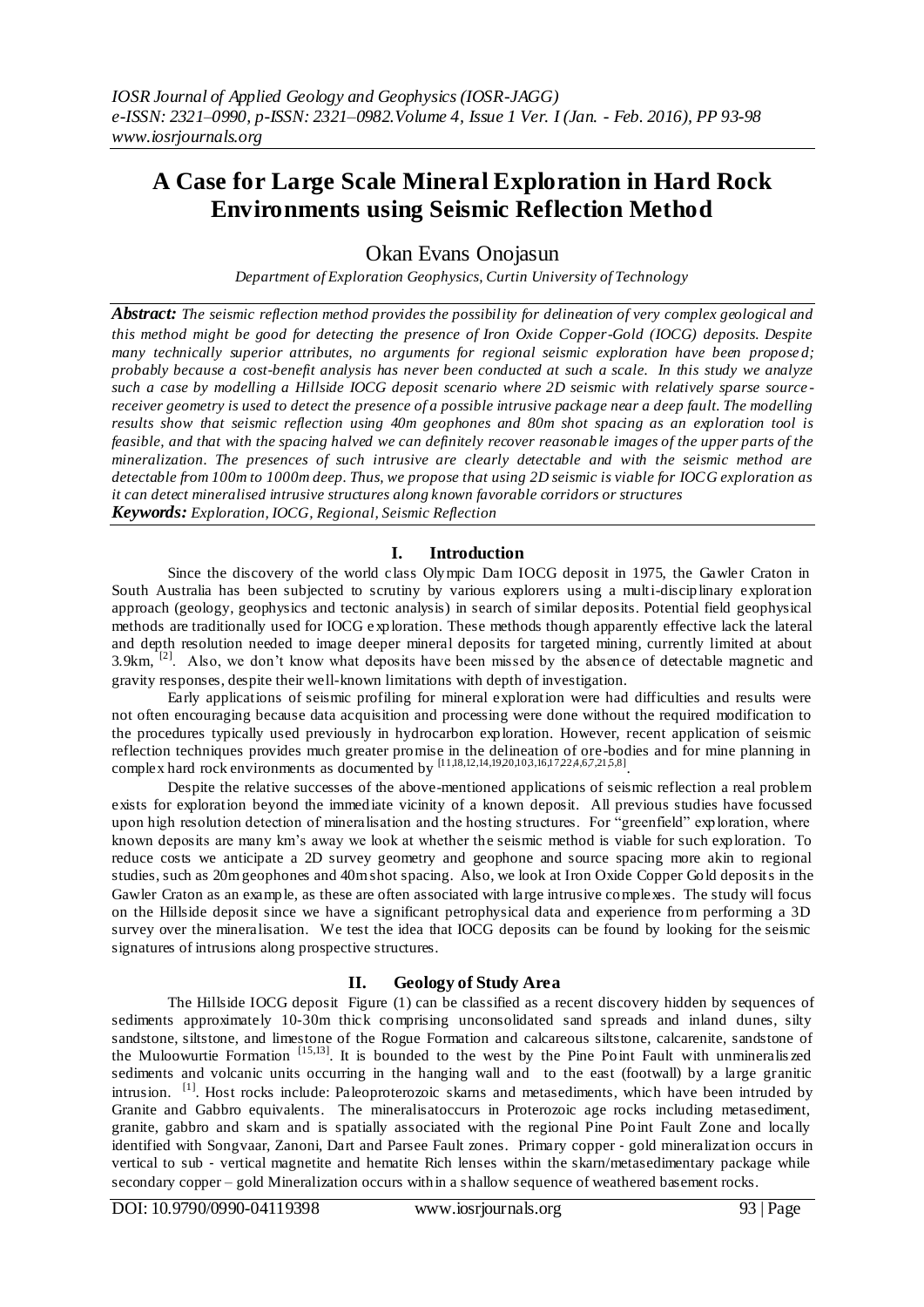

Fig. 1: Geology map of the Gawler Craton showing the location of Hillside Cu-Au deposits (green triangle)

The Hillside deposit lies along the edge of the Pine-point fault, which has a history of deposits occurring near the fault. So Hillside will be used as a template for finding intrusive complexes near a deep fault, as such complexes are more likely to be mineralised

#### **3.1 Petrophysical Measurement**

## **III. Materials and Method**

The best way to ascertain the viability of the geological model achieving its geophysical objective is by measuring velocity and density information on drill holes. The information obtained helps to interpret potential sources of reflections in the study area and set the realistic goals for the seismic survey,  $\left|9\right|$ . A total of 491 samples from 13 drill holes were measured and analysed. Figure (2) shows the petrophysical properties measured from the core samples from Well HDD-064 and the scattered distributions of the specific gravity vs Pwave velocity.



# Vp vs. SG Relationship (Nafe-Drake Relationship)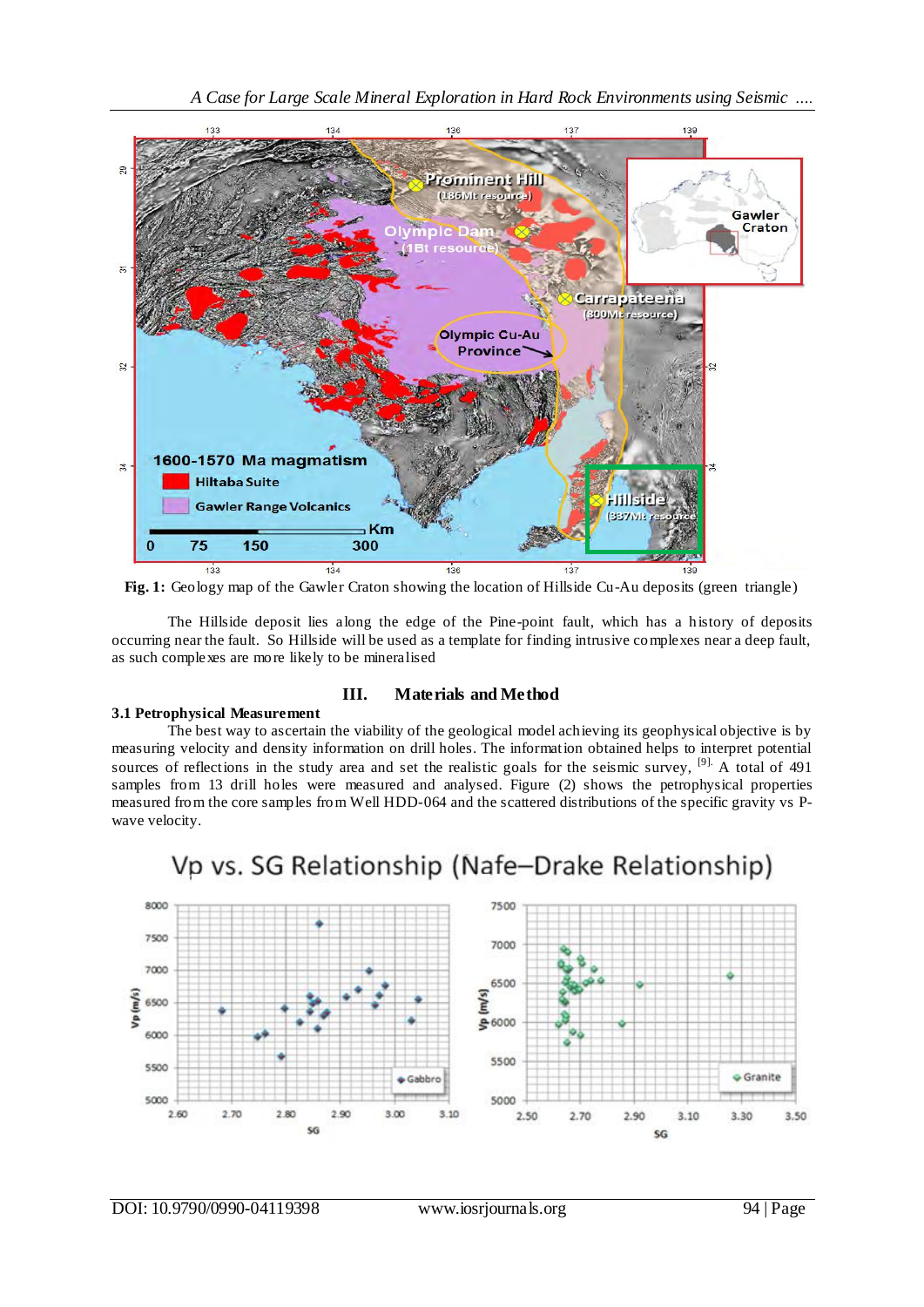

**Figure 2:** Scatter plot of specific gravity vs. P-wave velocity data measured from the core samples from Hillside Cu-Au Mining project

#### **3.2 Geological Models and Synthetic Survey Design**

The geological model and synthetic survey design was intended to represent suitable field parameters that are applicable to cost-effective 2D seismic acquisition. For these reasons, the synthetic data was modelled with survey parameters similar to what might be used in practice; a series of 2D lines crossing the main fault. This involved a 10km length by 2km depth geological model Figure (3), of which the primary zones of interest (the Hillside copper deposit mineralization) were situated within the central 1km. To ensure the reliability of the geological model, a magnetic response was simulated with results showing a good correlation between calculated and observed responses. Parameters for the survey design include 250 shot points at 80m interval and 500 receivers at 40m spread across the model with a 35-55 Hz Ricker wavelet which serves as the dominant frequency. The pattern of source positioning replicated a rolling split spread acquisition design such that the entire 500 active receivers were split in the centre by the source at all points.

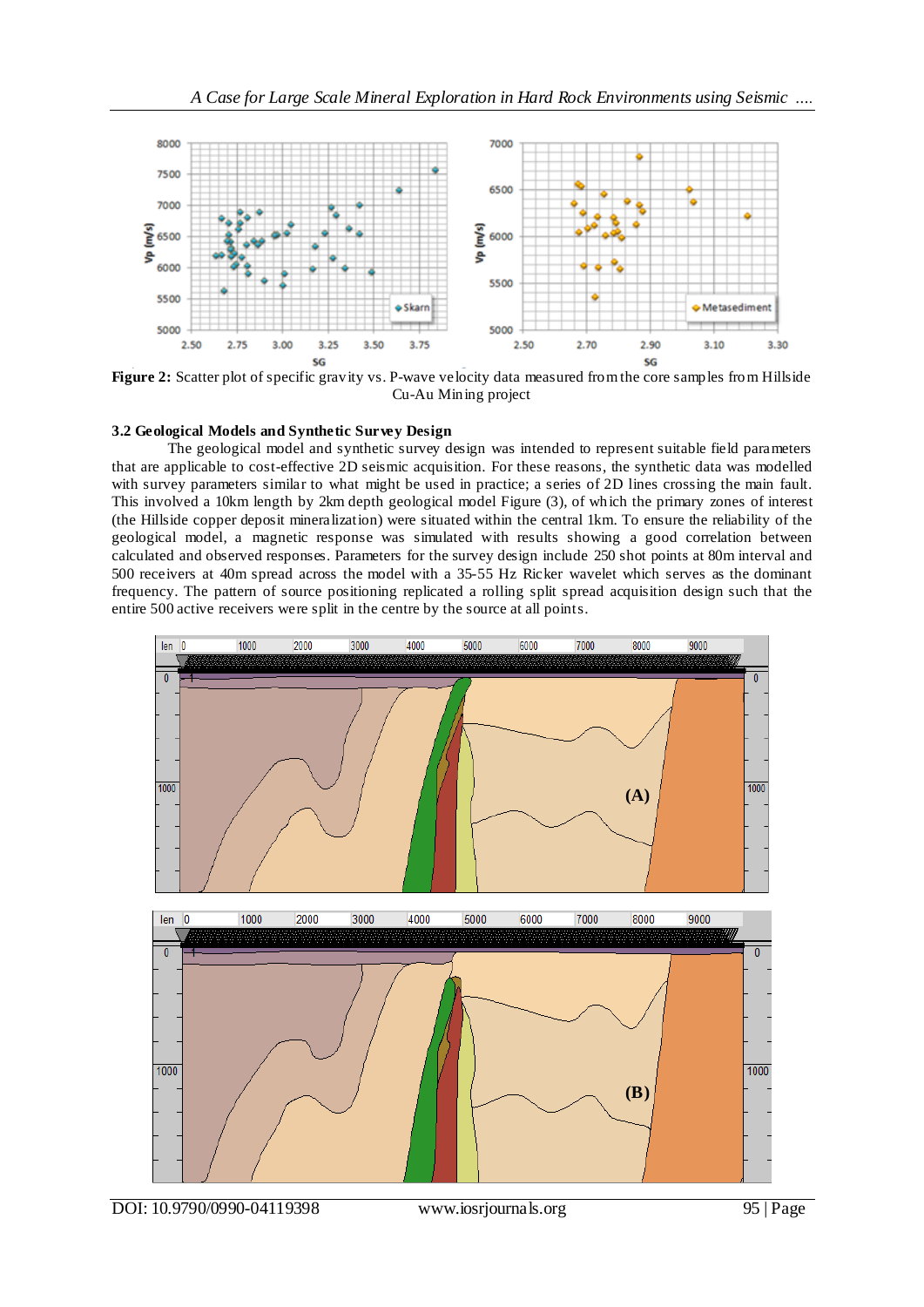

Fig. 3: A) Hillside Intrusive model 70m cover – intrusive near fault, possible mineralisation, B) Intrusive model 250m cover – intrusive near fault, possible mineralisation, C) Model with no fault boundary and no intrusive, just metasediments (non prospective)

### **3.3 Processing of Synthetic Data**

All shot data was simulated using Tesseral-2D full elastic modelling software. This created shot records and SEG-Y data files for each forward model to be processed more thoroughly using RadexPro. Once SEG-Y data files were imported to RadexPro software, geometry was assigned to the data sets after which it was sorted by CDP for the purpose of binning and analysis of the wave field. Full processing was performed using a relatively standard data processing flow. However, to enhance the chances of imaging the complex structure hosting the deposit, considerable effort was applied to velocity analyses (Hammer et al (2004). The processing steps included quality control (trace editing and muting), and firstbreak picking. Prestack processing included band-pass filtering (35-55 Hz), spherical divergence, NMO and predictive deconvolution. Poststack processing included ensemble stack and finite-difference depth migration.



**Figure 4.** Basic processing flow used in this experiment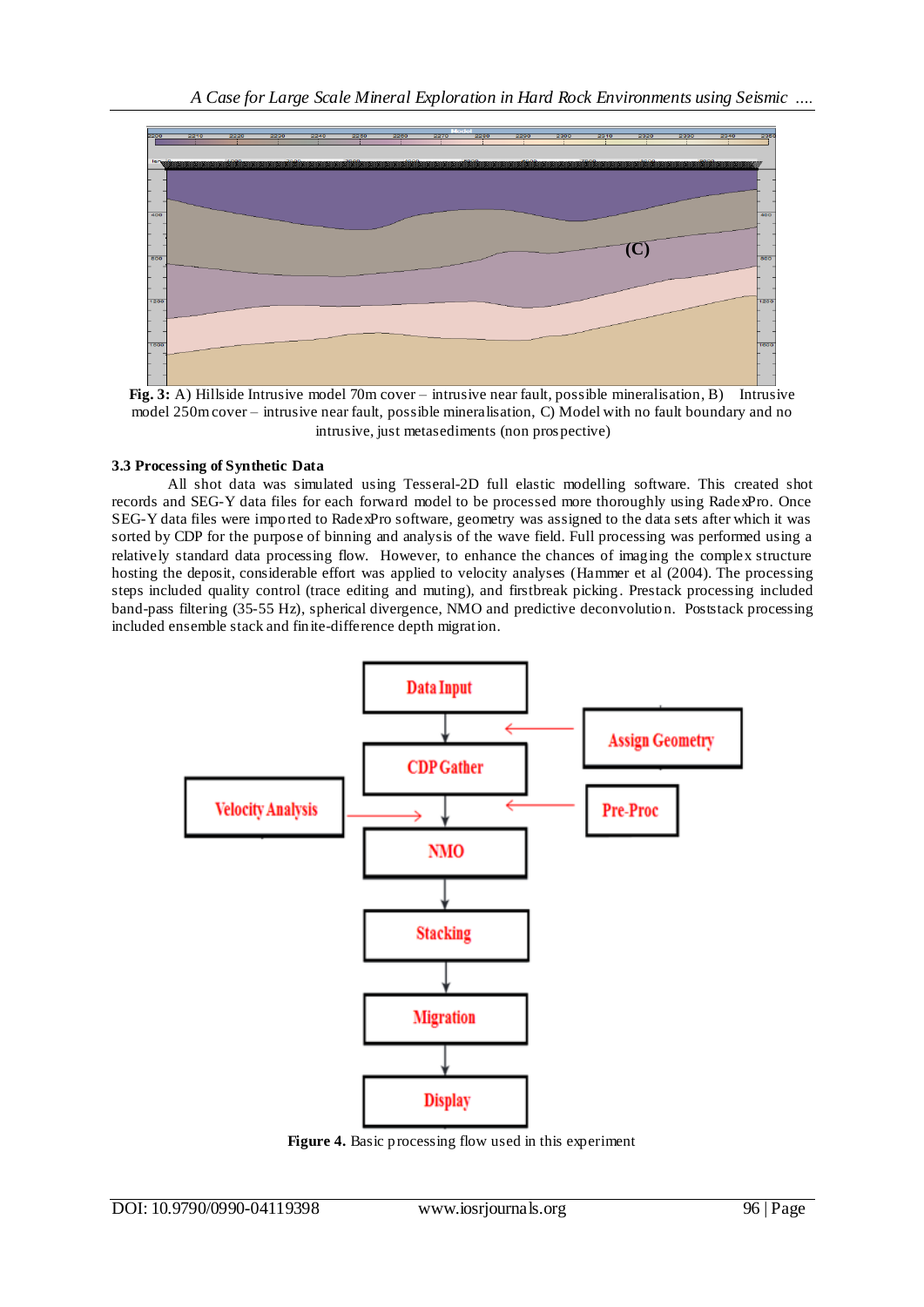#### **IV. Results and Discussion**

All shot data was simulated using 2D full elastic modelling package which enabled the data in SEG-Y to be exported into processing software. Full processing was then performed using a relatively standard data processing flow. Figure (5) displays the migrated sections for the three cases considered.





The migrated images were able to resolves the various layers as well as the complex structure of the sub-vertical intrusion. Reflections from the edges of the intrusions as well as the various lithological contacts are well defined and more visible compared with the geological model. We equally observed a similar relationship of the image with the geological model, and this was also the case with our real 3D seismic survey over the actual mineralization; however, the intrusive complex itself is composed of many separate blocks and scattering faults within it (pers comm with Rex geologists and M. Hossain). The modelled data obviously looks better than available"real" data due to the lack of "noise" in modelled data plus the relatively simple interfaces and an absence of scatterers, which are dominant in a "hard rock" terrain. Also, the layers within the meta-sediments are of low contrast, but the lack of other interfaces and noise makes the internal structures within extend to stand out. However, it is hard to not observe the presence of an intrusive complex or fault in the simulated data

#### **V. Conclusion**

Results from this modelling experiments has further revealed the applicability of seis mic reflection techniques as a veritable tool for regional exploration of IOCG deposits, even when hosted in complex geological terrains. Despite the subtle nature of seismic response in the study area (highly deformed meta